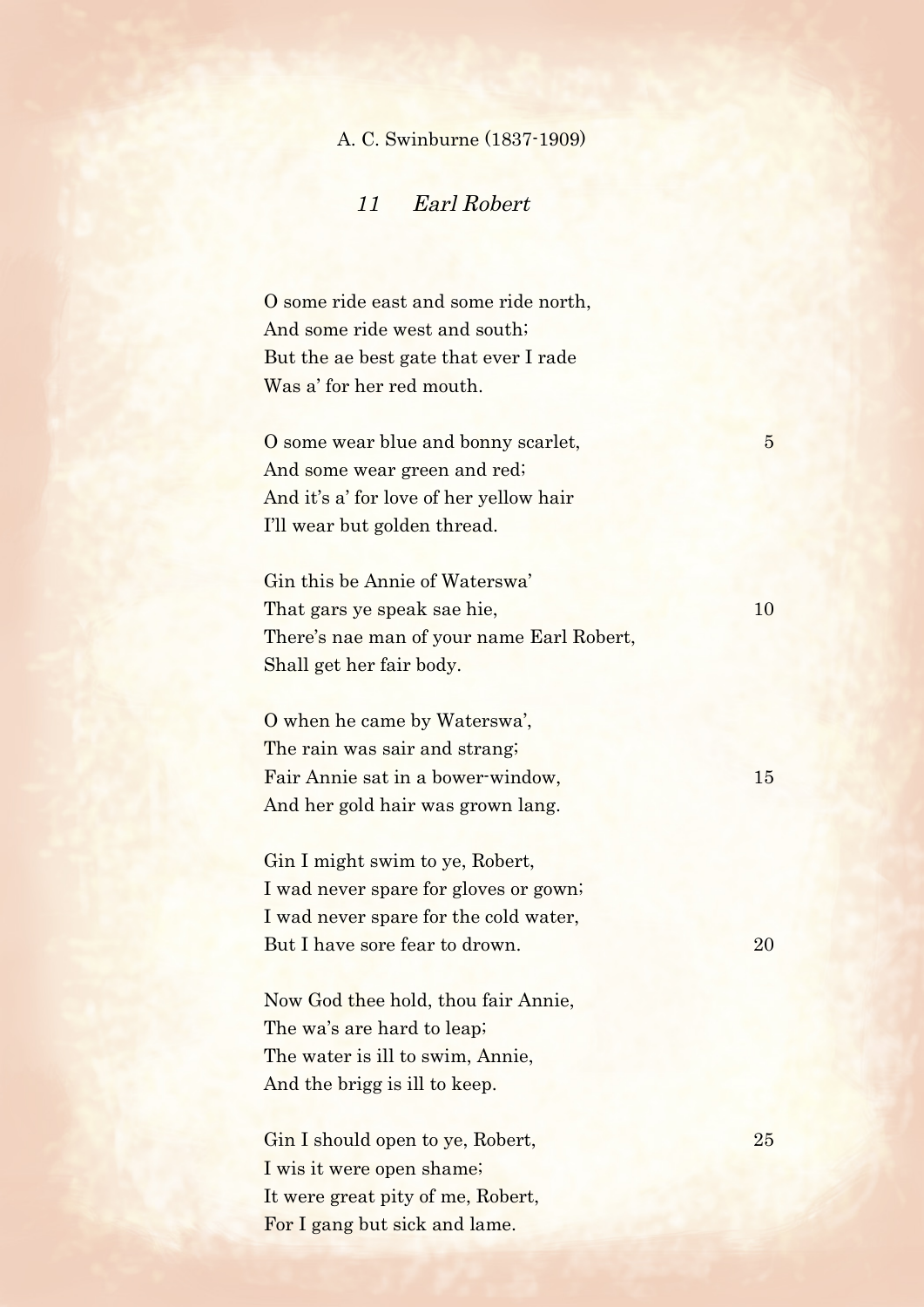O twice I cuttit the silk string through That was upon my back; 30 And twice I cuttit the gown away That wadna' haud me slack.

It's ill wi' me the night, Robert, It's weel wi' my leman; For the wine that comes in my fingers,  $35$ I spill it on my han'; And the meat that's in my very mouth, I wot it feeds a man.

Gin I may win to ye, Annie, The tane of us should weel fare. 40 There's three men keep the ways, Robert, Between the gate and the water-stair.

I wot the night there's deep water, Runs red upon the brim; It's full between the wa's, Annie, 45 This were but ill to swim.

There's rain the night in Carrilees, I wot the rain is rank; There be twa fathoms of strang water Between it bank and bank. 50

But he's rid out through Carrilees' brow, I wot, baith wet and wan; Annie lay in her chamber-window, She was a glad woman.

Between the gate and the water-stair 55 He made him room to stand; The wet ran frae his knees and feet, It ran upon his hand.

And he's won through to her chamber,